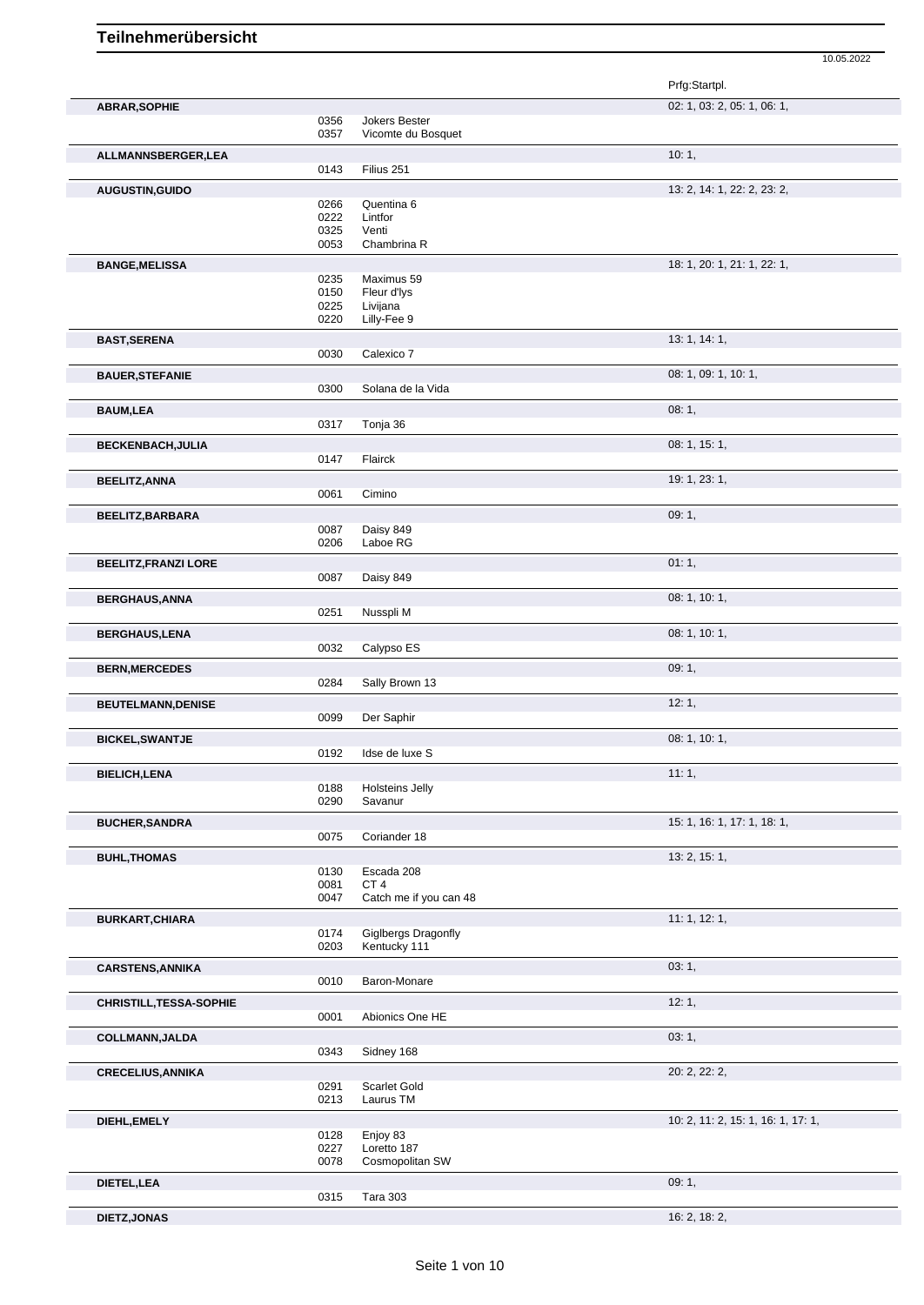Prfg:Startpl.

|                                     | 0076<br>0281<br>0299<br>0074<br>0324<br>0034 | Corint 3<br>Sabo Diamante Nero<br>Snuggles 5<br>Cookie Crisp<br><b>Velvet Lillith</b><br>Cantara 113 |                      |
|-------------------------------------|----------------------------------------------|------------------------------------------------------------------------------------------------------|----------------------|
| DOERFEL, DINA                       |                                              |                                                                                                      | 09: 1, 11: 1,        |
|                                     | 0190<br>0183                                 | Iccug von Schleck<br>Gummibär 4                                                                      |                      |
| DOLLMANN, JULIA                     |                                              |                                                                                                      | 07:1, 17:1,          |
|                                     | 0348                                         | Dimanche 33                                                                                          |                      |
| <b>DOMBO, JULIA</b>                 | 0263                                         | Queen Mary 24                                                                                        | 10: 1, 11: 1,        |
| DOTT, FRANKA                        |                                              |                                                                                                      | 10: 1, 17: 1, 20: 1, |
|                                     | 0161<br>0055                                 | Franziskaner 14<br>Charming Ashoka                                                                   |                      |
| DRECHSLER, CAROLIN                  | 0009                                         | Balena <sub>6</sub>                                                                                  | 06: 1, 07: 1,        |
| <b>EBBINGHAUS, ALIDA</b>            | 0270<br>0166                                 | Ramses 142<br>Fürst Carry                                                                            | 11: 1, 12: 1,        |
| <b>ECKERT, SANDRA</b>               |                                              |                                                                                                      | 17: 2, 22: 1, 23: 1, |
|                                     | 0190<br>0194                                 | Iccug von Schleck<br>Iva 8                                                                           |                      |
|                                     | 0183                                         | Gummibär 4                                                                                           |                      |
| EDER, DANA                          | 0065                                         | Cleopatra H                                                                                          | 08: 1, 10: 1,        |
| EHRENBERG, JULIA                    |                                              |                                                                                                      | 09:1,                |
|                                     | 0340                                         | Le Comte 6                                                                                           |                      |
| EICHENBERG, ARIANE                  | 0115                                         | Donnerstag 21                                                                                        | 11:1,                |
| <b>ENGBARTH, KRISTINA</b>           |                                              | Befana 3                                                                                             | 12:1,                |
|                                     | 0012<br>0167                                 | Fürst Florenco                                                                                       |                      |
| <b>ERNI,LISA-MARIE</b>              |                                              |                                                                                                      | 15: 1, 17: 1,        |
|                                     | 0057                                         | Chilla Mafi                                                                                          | 02:1,                |
| <b>ERUCAR, MIA SOPHIE</b>           | 0350                                         | <b>Cadlanevalley Mystique</b>                                                                        |                      |
| <b>FABI,ELENA MARIA</b>             |                                              |                                                                                                      | 03: 1, 04: 1,        |
|                                     | 0218                                         | Lescador M                                                                                           |                      |
| <b>FALCONE, LAURA</b>               | 0195                                         | Jahncke's Emma                                                                                       | 08:1,                |
| <b>FASS, ISABEL</b>                 |                                              |                                                                                                      | 17: 1, 20: 1,        |
|                                     | 0113                                         | Donald 569                                                                                           |                      |
| <b>FAULER, SABINA</b>               |                                              |                                                                                                      | 12:1,                |
| <b>FELLMANN, PRISCA</b>             |                                              |                                                                                                      | 20: 1, 22: 1,        |
|                                     | 0079                                         | Crause 3                                                                                             |                      |
| FELZER, BASTIAN                     | 0252                                         | Odin 405                                                                                             | 04: 1, 07: 1,        |
| FIRMERY, ELENA                      |                                              |                                                                                                      | 10:1,                |
|                                     | 0092                                         | Dauphin Junior                                                                                       |                      |
|                                     | 0018                                         | Ben Barton                                                                                           | 10: 1, 15: 1,        |
| <b>FOERGER,EMMA</b>                 | 0338                                         | Naseweis 34                                                                                          |                      |
| FREY, ANN-KATHRIN                   |                                              |                                                                                                      | 09:1,                |
|                                     | 0005                                         | Alf vom Planet Melmac                                                                                |                      |
| FREY, JENNY                         | 0219                                         | Leyna                                                                                                | 18:1,                |
| <b>FUCHS, LAURA</b>                 |                                              |                                                                                                      | 20: 1, 22: 1,        |
|                                     | 0004                                         | Alajos xx                                                                                            |                      |
| <b>FUCHS, MIRIAM</b>                | 0239                                         | Nanchos Noemie                                                                                       | 04: 1, 05: 1,        |
| <b>FUEHRLBECK,FIONA</b>             |                                              |                                                                                                      | 11:1, 13:1,          |
|                                     | 0094                                         | Dazzle Daylight                                                                                      |                      |
| <b>FUGGER-STEINKRAUSS, KATHARIN</b> | 0316                                         | Te Quiero 15                                                                                         | 11: 1, 12: 1,        |
|                                     |                                              |                                                                                                      |                      |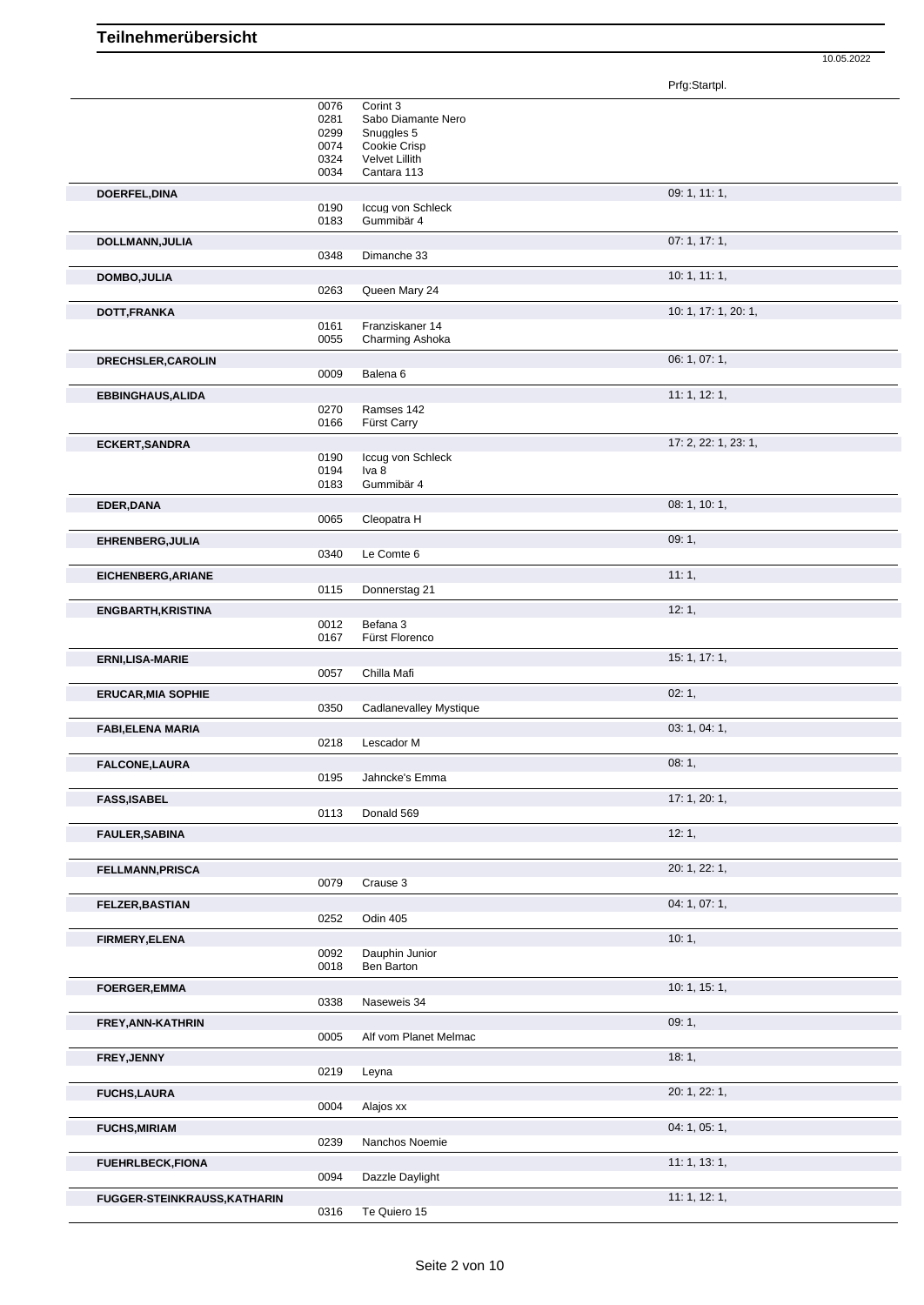10.05.2022 Prfg:Startpl. **GEHM,LENA** 07: 1, 07: 1, 07: 1, 0210 LARA 569 LARA 569 **GIEBELHAUSEN,JANINE CLAUDIA** 08: 1, 0327 Vilancio's Viva **GOETHLING,CLAUDIA** 11: 1, 12: 2, 0309 Supertramp 14<br>0305 Sullivan 77 0305 Sullivan 77<br>0170 Fürstenball 0170 Fürstenball by Florestan<br>0119 Dream of Charming 0119 Dream of Charming<br>0135 Falcao 20 0135 Falcao 20<br>0091 Darwin de Darwin de Amtuna **GOETHLING,FABIENNE** 10: 3, 11: 1, 12: 2, 11: 1, 12: 2, 11: 1, 12: 2, 11: 1, 12: 2, 11: 1, 12: 2, 11: 1, 12: 2, 11: 1, 12: 2, 11: 1, 12: 2, 11: 1, 12: 2, 11: 1, 12: 2, 11: 1, 12: 2, 11: 1, 12: 2, 11: 1, 12: 2, 11: 1, 12: 2 0119 Dream of Charming 0116 Double Diamond 12 0171 Fürstentraum 8 0091 Darwin de Amtuna **GOSSLER, ANKE VON** 212: 1, 20037 **Caringo 4** 21: 1, 20037 **Caringo 4** 21: 1, 2004 Caringo 4 **GOSSMANN,JULIA** 15: 1, 16: 1, 17: 1, 19: 1, 19: 1, 19: 1, 19: 1, 19: 1, 19: 1, 19: 1, 19: 1, 19: 1, 19: 1, 19: 1, 19: 1, 19: 1, 19: 1, 19: 1, 19: 1, 19: 1, 19: 1, 19: 1, 19: 1, 19: 1, 19: 1, 19: 1, 19: 1, 19: 1, 19: 1, 19 0271 Raphael 114<br>0181 Grenzhoehes 0181 Grenzhoehes Mount Glacier<br>0044 Cassidy Rock 0044 Cassidy Rock<br>0269 Quo Vadis 67 Quo Vadis 67 0253 Orely 4 0318 Tuc Tuc **GOSSMANN,LARA MARIE** 05: 1, 06: 1, 07: 1, 08: 1, 09: 2, 10: 1, 09: 2, 10: 1, 05: 1, 09: 2, 10: 1, 09: 2, 10: 1, 09: 2, 10: 1, 09: 2, 10: 1, 09: 2, 10: 1, 09: 2, 10: 1, 09: 2, 10: 1, 09: 2, 10: 1, 09: 2, 10: 1, 09: 2, 10:

| שונתות תנחת, בתורת ושטטט |              |                                      | $\circ$ . $\circ$ , $\circ$ . $\circ$ , $\circ$ . $\circ$ , $\circ$ . $\circ$ , $\circ$ , $\circ$ , $\circ$ , $\circ$ , $\circ$ , $\circ$ , $\circ$ , $\circ$ , $\circ$ , $\circ$ , $\circ$ , $\circ$ , $\circ$ , $\circ$ , $\circ$ , $\circ$ , $\circ$ , $\circ$ , $\circ$ , $\circ$ , $\circ$ , $\circ$ , $\circ$ , $\circ$ , $\circ$ , $\circ$ , $\circ$ , $\circ$ , |
|--------------------------|--------------|--------------------------------------|-------------------------------------------------------------------------------------------------------------------------------------------------------------------------------------------------------------------------------------------------------------------------------------------------------------------------------------------------------------------------|
|                          | 0181         | Grenzhoehes Mount Glacier            |                                                                                                                                                                                                                                                                                                                                                                         |
|                          | 0253         | Orely 4                              |                                                                                                                                                                                                                                                                                                                                                                         |
|                          | 0318         | Tuc Tuc                              |                                                                                                                                                                                                                                                                                                                                                                         |
| <b>GRETHE, DAVID</b>     |              |                                      | 08: 1, 09: 1,                                                                                                                                                                                                                                                                                                                                                           |
|                          | 0134         | Fairbanks SW                         |                                                                                                                                                                                                                                                                                                                                                                         |
|                          | 0162         | Fräulein Dorie                       |                                                                                                                                                                                                                                                                                                                                                                         |
|                          | 0160         | Forster THC                          |                                                                                                                                                                                                                                                                                                                                                                         |
|                          | 0209         | Landon THC                           |                                                                                                                                                                                                                                                                                                                                                                         |
| <b>GRIMM, CHIARA</b>     |              |                                      | 08: 1, 09: 1,                                                                                                                                                                                                                                                                                                                                                           |
|                          | 0153         | Florenzius                           |                                                                                                                                                                                                                                                                                                                                                                         |
| <b>GRIMM,LOUISA</b>      |              |                                      | 02:1,                                                                                                                                                                                                                                                                                                                                                                   |
|                          | 0264         | Queen Spot                           |                                                                                                                                                                                                                                                                                                                                                                         |
|                          |              |                                      |                                                                                                                                                                                                                                                                                                                                                                         |
| <b>GRIMM, VIKTORIA</b>   |              |                                      | 03: 1, 08: 1,                                                                                                                                                                                                                                                                                                                                                           |
|                          | 0017         | <b>Belstaffs Perle</b>               |                                                                                                                                                                                                                                                                                                                                                                         |
| <b>GROISS, MAREN</b>     |              |                                      | 10:1,                                                                                                                                                                                                                                                                                                                                                                   |
|                          | 0086         | Daiquira 7                           |                                                                                                                                                                                                                                                                                                                                                                         |
| <b>HAAG, STEFANIE</b>    |              |                                      | 03: 1, 04: 1,                                                                                                                                                                                                                                                                                                                                                           |
|                          | 0321         | Valido Caballo                       |                                                                                                                                                                                                                                                                                                                                                                         |
|                          |              |                                      |                                                                                                                                                                                                                                                                                                                                                                         |
| <b>HALBLEIB,ZOE</b>      |              |                                      | 01:1,                                                                                                                                                                                                                                                                                                                                                                   |
|                          | 0258         | Petite Filou 3                       |                                                                                                                                                                                                                                                                                                                                                                         |
| <b>HAMM,LOUISA</b>       |              |                                      | 03: 1, 04: 1,                                                                                                                                                                                                                                                                                                                                                           |
|                          | 0337         | Marindy                              |                                                                                                                                                                                                                                                                                                                                                                         |
|                          |              |                                      |                                                                                                                                                                                                                                                                                                                                                                         |
| <b>HANKE, CLARA</b>      |              |                                      | 15: 1, 17: 1,                                                                                                                                                                                                                                                                                                                                                           |
|                          | 0084         | Da Vinci 310                         |                                                                                                                                                                                                                                                                                                                                                                         |
| HANNAPPEL, MICHELLE      |              |                                      | 08: 1, 09: 1,                                                                                                                                                                                                                                                                                                                                                           |
|                          | 0149         | Flashback's Symphony                 |                                                                                                                                                                                                                                                                                                                                                                         |
|                          |              |                                      | 03: 1, 04: 1, 06: 1,                                                                                                                                                                                                                                                                                                                                                    |
| <b>HAUB, SABINE</b>      | 0238         | Muchacho 25                          |                                                                                                                                                                                                                                                                                                                                                                         |
|                          |              |                                      |                                                                                                                                                                                                                                                                                                                                                                         |
| <b>HECK,REBECCA</b>      |              |                                      | 16: 1, 17: 1, 18: 1, 21: 1, 22: 1,                                                                                                                                                                                                                                                                                                                                      |
|                          | 0052         | Chadwick 8                           |                                                                                                                                                                                                                                                                                                                                                                         |
|                          | 0229         | Loxley 114                           |                                                                                                                                                                                                                                                                                                                                                                         |
|                          | 0217         | Lescadeur 26                         |                                                                                                                                                                                                                                                                                                                                                                         |
|                          | 0237         | McD Royal Blaze                      |                                                                                                                                                                                                                                                                                                                                                                         |
|                          | 0121         | Dujardin S                           |                                                                                                                                                                                                                                                                                                                                                                         |
|                          | 0096         | Delight M 3                          |                                                                                                                                                                                                                                                                                                                                                                         |
|                          | 0139         | Fidego E von Ellerbachtal            |                                                                                                                                                                                                                                                                                                                                                                         |
|                          | 0070         | Cognac 104<br>Pia E von Ellerbachtal |                                                                                                                                                                                                                                                                                                                                                                         |
|                          | 0259<br>0314 | Tamira vom Weiherbrunnen-Hof         |                                                                                                                                                                                                                                                                                                                                                                         |
|                          | 0323         | Vasalis                              |                                                                                                                                                                                                                                                                                                                                                                         |
|                          |              |                                      |                                                                                                                                                                                                                                                                                                                                                                         |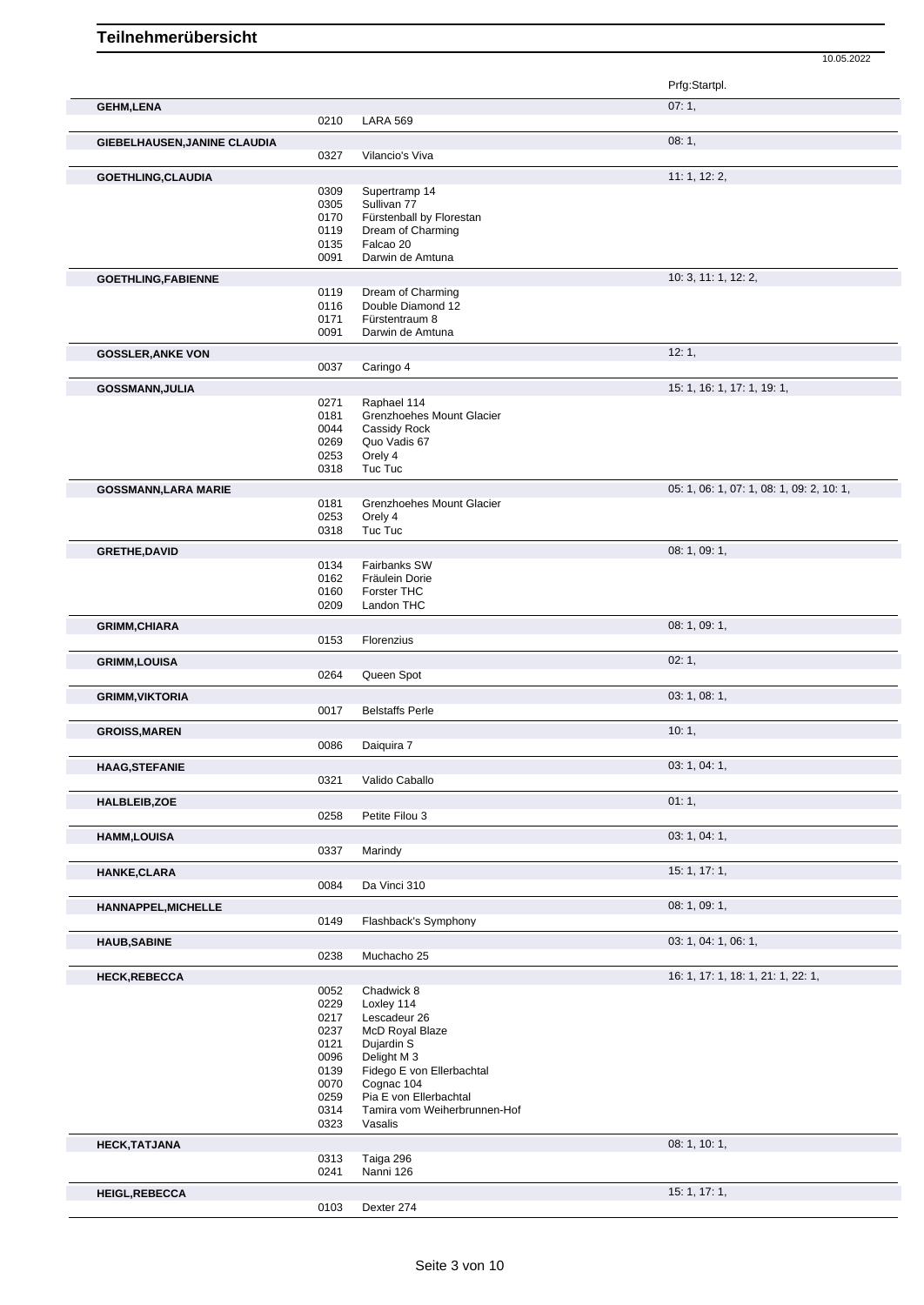|                                 |      |                              | Prfg:Startpl.                      |
|---------------------------------|------|------------------------------|------------------------------------|
| HEILMANN, CASSANDRA             |      |                              | 10: 1, 16: 1,                      |
|                                 | 0048 | Caya 49                      |                                    |
|                                 | 0255 | Padrons Golden Fire          |                                    |
| <b>HEINRICHS, ELLA MARCIA</b>   |      |                              | 09:1,                              |
|                                 | 0189 | Hotspot H                    |                                    |
| <b>HEITSCH, MIRIAM</b>          | 0236 | Maybe today                  | 11:1, 12:1,                        |
| HEIZENROEDER, CHIARA            |      |                              | 02:1,                              |
|                                 | 0256 | Pascha 725                   |                                    |
| <b>HELLEBERG DR., STEPHANIE</b> |      |                              | 08:1,09:1,                         |
|                                 | 0038 | Carlito DL                   |                                    |
| <b>HELLER, ANNIKA</b>           |      |                              | 20: 2, 22: 2,                      |
|                                 | 0257 | Paso Doble 47                |                                    |
|                                 | 0223 | Lipstick B                   |                                    |
|                                 | 0331 | <b>Wedding Night</b>         |                                    |
|                                 | 0201 | Kayman 3                     |                                    |
| <b>HENNES, EMMA SOPHIE</b>      |      |                              | 01:1,                              |
|                                 | 0306 | <b>Sunny 1344</b>            |                                    |
| <b>HISGE,LEA</b>                |      |                              | 03: 1, 08: 1,                      |
|                                 | 0200 | Jolly Dann                   |                                    |
| <b>HOEFLING, ALINA</b>          |      |                              | 07:1, 15:1,                        |
|                                 | 0296 | Shetan 60                    |                                    |
| <b>HOERR, AMALIA</b>            |      |                              | 03: 1, 04: 1,                      |
|                                 | 0111 | Don Rocket B                 |                                    |
| HOFFMANN, SARAH-ISABELLE        |      |                              | 08: 1, 10: 1,                      |
|                                 | 0020 | Bijou de Bordeaux            |                                    |
| <b>HOFMANN, RONJA</b>           |      |                              | 02:1,                              |
|                                 | 0349 | Cadlanvalley Be My Sunshine  |                                    |
| HOLONA-FIETKAU,LISA SUSANNE     |      |                              | 12:1,                              |
|                                 | 0011 | <b>Beautiful Mind JP</b>     |                                    |
| <b>HUFNAGL, THOMAS</b>          |      |                              | 16: 2, 17: 2, 18: 2,               |
|                                 | 0221 | Limbo 157                    |                                    |
|                                 | 0064 | Clementine B                 |                                    |
|                                 | 0319 | Umerino                      |                                    |
| <b>HUHN, PAULINE</b>            |      |                              | 08:1,                              |
|                                 | 0002 | <b>Affinity Affair</b>       |                                    |
| ILLGES, LAURA-SOPHIE            |      |                              | 09:1,                              |
|                                 | 0273 | Renoir l'unique              |                                    |
| JANKA, LINDA                    |      |                              | 16: 1, 18: 1,                      |
|                                 |      | 0205 La Paz K                |                                    |
| JANKOWSKI, PHILIPPA ANNA-BARB   |      |                              | 05: 1, 06: 1,                      |
|                                 | 0111 | Don Rocket B                 |                                    |
| JONES, MABEL                    |      |                              | 04: 1, 05: 1,                      |
|                                 | 0129 | Epona Fynn                   |                                    |
|                                 | 0224 | Little Baron 5               |                                    |
| <b>JUNG, MELINA</b>             |      |                              | 21: 1, 23: 1,                      |
|                                 | 0042 | Cascadella B                 |                                    |
| JUNGBLUTH, JENNY                |      |                              | 08:1,                              |
|                                 | 0186 | Hermine 159                  |                                    |
| KAISER, JANA                    |      |                              | 12:1,                              |
|                                 | 0054 | Chapeau claque 2             |                                    |
| <b>KEHREIN, NELLY</b>           |      |                              | 13: 1, 15: 1, 16: 1, 17: 1, 18: 1, |
|                                 | 0040 | Casalidos Collin ASS         |                                    |
|                                 | 0311 | Susi Sorglos K               |                                    |
| <b>KEINER, MARLENE</b>          |      |                              | 02:1,                              |
|                                 | 0351 | Gipsy                        |                                    |
| KELLER, ALEXANDRA               |      |                              | 12:1,                              |
|                                 | 0196 | Jaitse fan'e Achlumer Greide |                                    |
| <b>KELSCHENBACH, SVENJA</b>     |      |                              | 10:1,                              |
|                                 | 0328 | Vina 27                      |                                    |
| KLAG-FERDINAND, JANA-KRISTIN    |      |                              | 10:1,                              |
|                                 | 0088 | Damon Deluxe                 |                                    |
|                                 |      |                              | 05: 1, 06: 1,                      |
| <b>KLEINZ, CHRISTIN</b>         | 0346 | Ari 63                       |                                    |
|                                 |      |                              | 20: 1, 22: 1,                      |
| <b>KLINGER, ZITA MAGDALENA</b>  | 0015 | Bella-Jolene                 |                                    |
|                                 |      |                              |                                    |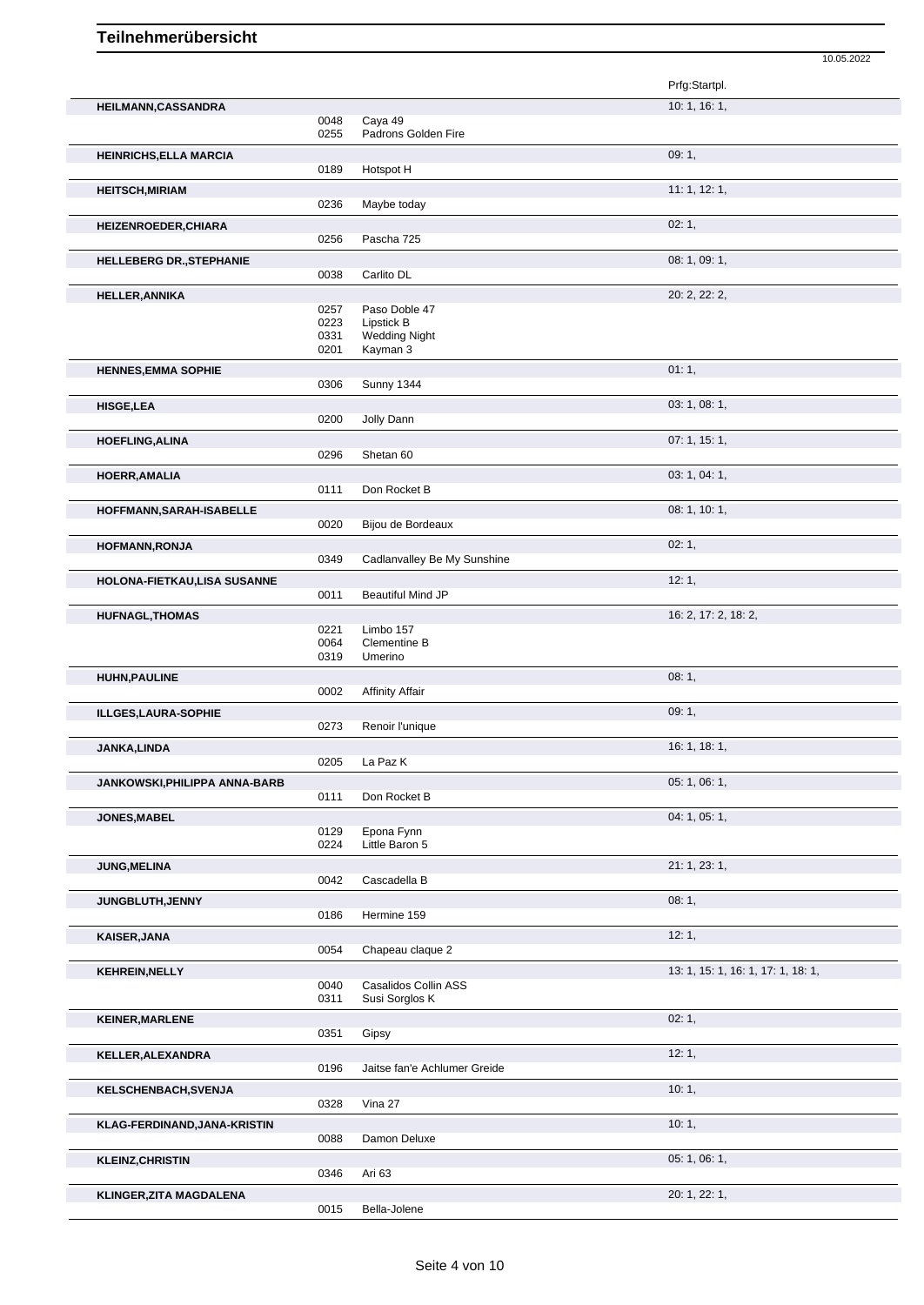Prfg:Startpl. **KNIRSCH,CLAUDIA** 08: 1, 0181 Grenzhoehes Mount Glacier<br>0318 Tuc Tuc Tuc Tuc **KOCH,MIRIAM** 01: 1, 08: 1, 15: 1, 16: 1, 18: 1, 18: 1, 18: 1, 18: 1, 18: 1, 18: 1, 18: 1, 18: 1, 18: 1, 18: 1, 18: 1, 18: 1, 18: 1, 18: 1, 18: 1, 18: 1, 18: 1, 18: 1, 18: 1, 18: 1, 18: 1, 18: 1, 18: 1, 18: 1, 18: 1, 18: 1 0336 Nandou<br>0036 Caramel 0036 Caramel Cookie 3<br>0308 Sunset 54 0308 Sunset 54<br>0147 Flairck 0147 Flairck<br>0148 Flash 2 Flash 275 **KOOB,MARIELLA** 02: 1, Muchacho 25 **KRAUS,LEONIE** 10: 1, 12: 1, 12: 1, 12: 1, 12: 1, 12: 1, 12: 1, 12: 1, 12: 1, 12: 1, 12: 1, 12: 1, 12: 1, 12: 1, 0302 Solitaire Black P<br>0071 Colourful Dream Colourful Dream **KRAUS,TIFFANY EVA** 08: 1, 0008 B'Marquilla **District the CONSET OF STAUS** 08: 1, B'Margulla **KRAUSE,JANA** 08: 1, 0339 Nishka **KRAUSE,VERENA** 10: 2, 0247 Nea Bella Luna 0228 Loulou's Licolotta **KRAUSS,PHILIPP** 20: 1, 21: 1, 22: 1, 23: 1, 0297 Sinfonie 210 **KRAUSS, SOPHIE** 02: 1, 05: 1, 05: 1, 05: 1, 05: 1, 05: 1, 05: 1, 05: 1, 05: 1, 05: 1, 05: 1, 05: 1, 05: 1, 05: 1, 05: 1, 05: 1, 05: 1, 05: 1, 05: 1, 05: 1, 05: 1, 05: 1, 05: 1, 05: 1, 05: 1, 05: 1, 05: 1, 05: 1, 05: 1, 05 Lady d'Haverlande **KRAUSS,TINA** 16: 2, 17: 2, 22: 1, 0045 Cassilana<br>0033 Camila 12 Camila 12 **KRIEGER,ANKE** 10: 1, 10: 1, 2002 Affinity Affair Affinity Affair **KUEHN,DENIS** 21: 2, 22: 2, 23: 2, 0329 Voice of Memory L<br>0265 Queenie Quirina 0265 Queenie Quirina<br>0059 Chocochino 3 0059 Chocochino 3<br>0063 Classic Jumbo 0063 Classic Jumbo<br>0117 Drago D 0117 Drago D<br>0242 Naranja 0242 Naranja 8<br>0163 Free Willy 0163 Free Willy K<br>0095 Dear Darling Dear Darling 2 **KUSTER, DENISE** 11: 1, 12: 1, 2: 1, 2: 1, 2: 1, 2: 1, 2: 1, 2: 1, 2: 1, 2: 1, 2: 1, 2: 1, 2: 1, 2: 1, 2: 1, 2: 1, 2: 1, 2: 1, 2: 1, 2: 1, 2: 1, 2: 1, 2: 1, 2: 1, 2: 1, 2: 1, 2: 1, 2: 1, 2: 1, 2: 1, 2: 1, 2: 1, 2: 1, 2: 1, Romeo Ravel **LACHNIT, NADINE** 11: 1, 12: 1, 2: 1, 2: 1, 2: 1, 2: 1, 2: 1, 2: 1, 2: 1, 2: 1, 2: 1, 2: 1, 2: 1, 2: 1, 2: 1, 2: 1, 2: 1, 2: 1, 2: 1, 2: 1, 2: 1, 2: 1, 2: 1, 2: 1, 2: 1, 2: 1, 2: 1, 2: 1, 2: 1, 2: 1, 2: 1, 2: 1, 2: 1, 2: 1 Remember Me 86 0199 Joliot-Junior **LAMMERSFELD, MIKA YANNIK** 11: 2, 0204 L'escalier 2 **LANG,ALESSIA** 08: 1, Habanero Uno **LANG,JULIA-KATHARINA** 08: 1, 09: 1, Don Valentino 14 **LAUTZ, PETER** 13: 1, 14: 1, 20035 Captain Chocolate 20035 Captain Chocolate 20035 Captain Chocolate 20035 Captain Chocolate 20035 Captain Chocolate 20035 Captain Chocolate 20035 Captain Chocolate 20035 Captain Chocolate 2 Captain Chocolate **LAUXEN,RAMONA** 09: 1, 0155 Florido 6 **LEISTER,BERND** 16: 1, 21: 1, 0342 Raphael's Angel **LENZ,SONJA** 15: 2, 16: 2, 17: 2, 18: 2, 21: 2, 22: 2, 0288 Santano 146<br>0175 Ginger 877 0175 Ginger 877<br>0246 Navajo 274 Navajo 274 **LESNIAK,MIA SOFIE** 03: 1, 04: 1, 08: 1, 09: 1, Diamonds Kleiner Donner LIESENFELD,ANNE 14: 1, 17: 1,<br>
0303 Special White Lady **14: 1, 17: 1,** Special White Lady **LOTZ,CHRISTINE** 12: 1, **LUKAS,HANNAH** 02: 1, 03: 1, 03: 1, 03: 1, 03: 1, 03: 1, 03: 1, 03: 1, 03: 1, 03: 1, 03: 1, 03: 1, 03: 1, 03: 1, Lescador M **LUKAS, MICHELLE** 13: 1, 17: 1, 20: 1,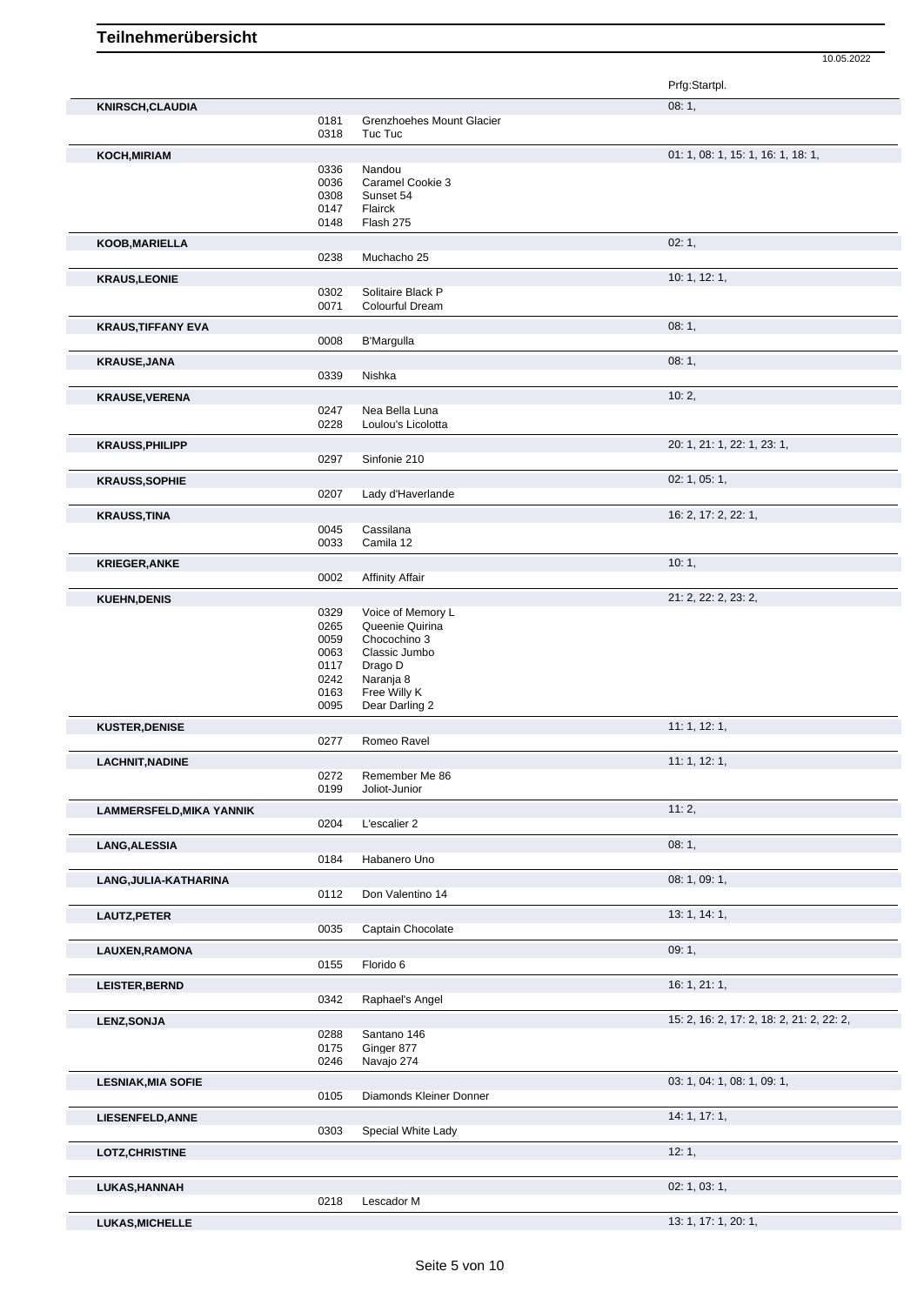Prfg:Startpl. 0022 Bolero 371<br>0173 Ghislaine o Ghislaine de Feligonde **LUNNEBACH,LISA MARIE** 08: 1, 09: 1, 10: 1, 0268 Quinomero 2 **MARTIN,JASMIN** 08: 1, 0231 M.D.'s Light Star **MAYER,LUCY** 20: 1, 22: 1, 0157 For Glory 4 0003 Al Cadiz 0144 Finest Faible<br>0145 Finest Inspira **Finest Inspiration MECKEL,ANKE** 10: 1, 11: 1, 0122 Dumbledor HL **MECKES-FERBER DR.,STEFANIE** 0154 Florida AW **CONSISTED 10: 1,** 10: 1, Florida AW **MEFFERT,LARISSA** 16: 1, 17: 1,<br>
0265 Queenie Quirina<br>
16: 1, 17: 1, 0265 Queenie Quirina<br>0059 Chocochino 3 0059 Chocochino 3<br>0063 Classic Jumbo 0063 Classic Jumbo<br>0163 Free Willy K 0163 Free Willy K<br>0095 Dear Darling Dear Darling 2 **MEFFERT-KUEHN,JACQUELINE** 20: 1, 21: 2, 22: 2, 23: 1, 0265 Queenie Quirina<br>0059 Chocochino 3 0059 Chocochino 3<br>0063 Classic Jumbo 0063 Classic Jumbo<br>0163 Free Willy K 0163 Free Willy K<br>0095 Dear Darling Dear Darling 2 **MEHLMER,ISABEL 12: 1, 19: 1, 12: 1, 12: 1, 12: 1, 12: 1, 12: 1, 12: 1, 12: 1, 12: 1, 12: 1, 12: 1, 12: 1, 1, 12: 1,** 0083 Da Capo R **MEISSNER,HANNAH** 02: 1, 03: 1, 04: 1, 05: 1, 0317 Tonja 36 **MELCHER, NELE** 08: 1, 09: 1, 10: 1, 0267 Quereinsteiger **MERZ,CHRISTINA** 11: 1, 0110 Don Puntico **MIEGEL,LANI** 09: 1, 10: 1, 0243 Nariko<br>0249 Nightm Nightmoon 4 **MITTER, SABINE** 16: 1, 18: 1, 18: 1, 19: 1, 19: 1, 19: 1, 19: 1, 19: 1, 19: 1, 19: 1, 19: 1, 19: 1, 19: 1, 19: 1, 19: 1, 19: 1, 19: 1, 19: 1, 19: 1, 19: 1, 19: 1, 19: 1, 19: 1, 19: 1, 19: 1, 19: 1, 19: 1, 19: 1, 19: 1, 19 0102 Dexter 254 **MOSER, KEVIN** 11: 1, 20120 Dubarry Fashion **Dubarry Fashion MUELLER,FRIEDRICH** 16: 1, 19: 1, 20: 1,<br>
0178 Gonzala E v. Ellerbachtal 16: 1, 18: 1, 18: 1, 19: 1, 20: 1, 0178 Gonzala E v. Ellerbachtal<br>0139 Fidego E von Ellerbachta 0139 Fidego E von Ellerbachtal<br>0056 Chicco E von Ellerbachtal Chicco E von Ellerbachtal **MUELLER,LINDA** 11: 1, Sacuba de Janeiro **MUELLER,SANDRA** 08: 1, 09: 1, 09: 1, 09: 1, 09: 1, 09: 1, 09: 1, 09: 1, 09: 1, 09: 1, 09: 1, 09: 1, 09: 1, 09: 1, Buckingham's Bailando **MUY,CHRISTINA** 16: 2, 17: 2, 18: 2, 21: 2, 22: 2, 0230 Luxux Boy<br>0049 Chacco B 0049 Chacco B<br>0294 Shalimero Shalimero **NASER-HEYER, IRIS** 11: 1, 0019 Benington **NASER-HEYER, IRIS** 11: 1, **Benington NEES,ULLA** 12: 1, 0278 Ronaldo 229 **NEUMANN,VERA** 10: 1, 0274 RM Danny Ray 2 **NITSCHE,KIM NADINE** 11: 1, 0123 Dundee 125 0260 Prinz Polarstern **NOVOSELIC,ALINA** 10: 1, 0082 D' Amour 4 **OBERLEUK,LENI** 02: 1, 0352 Faldborg Karla **OBERLEUK, MIRA** 01: 1,

10.05.2022

0352 Faldborg Karla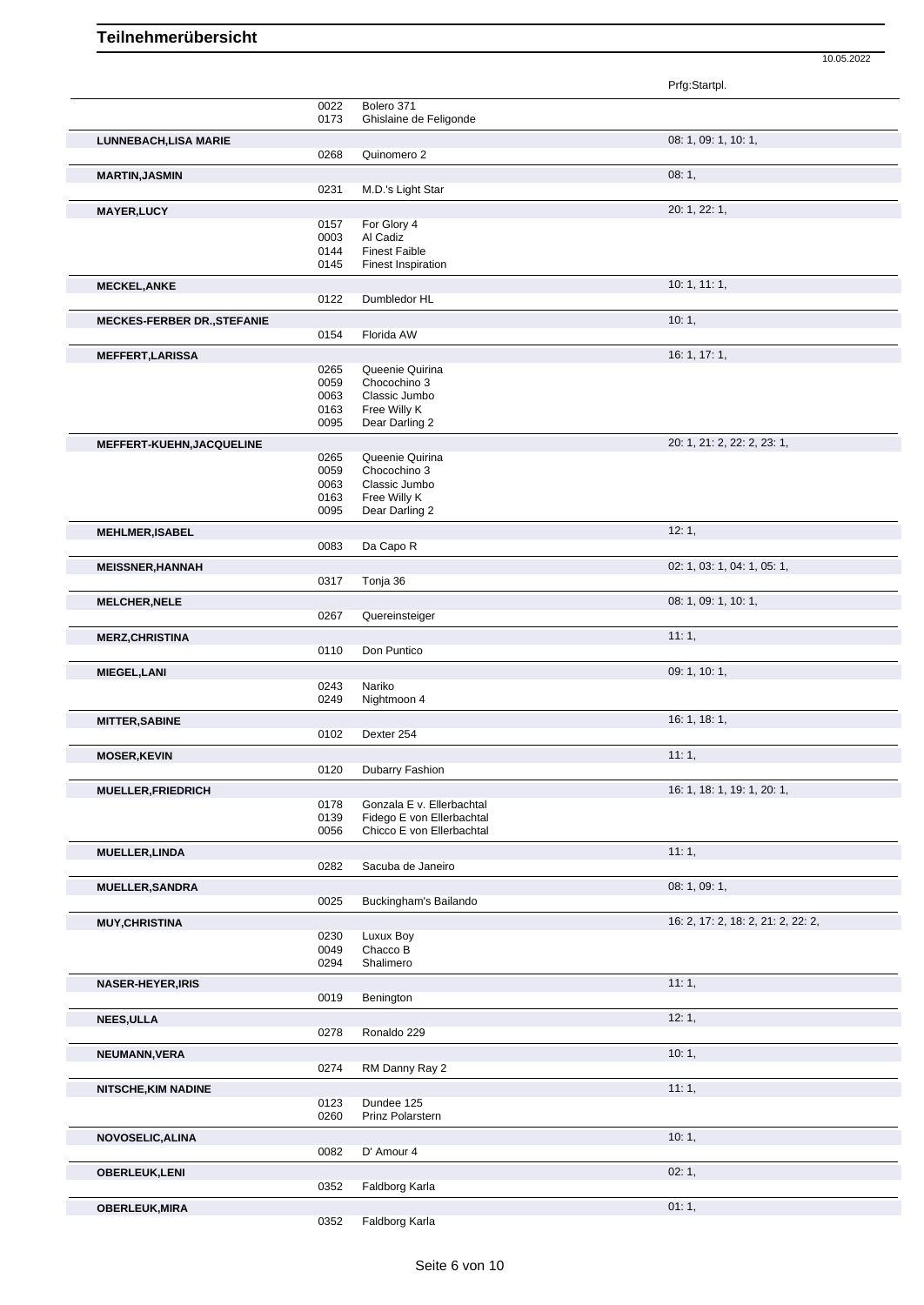|                                  |              |                              | 10.05.2022                                |
|----------------------------------|--------------|------------------------------|-------------------------------------------|
|                                  |              |                              | Prfg:Startpl.                             |
| OBERSTADT, AMELY                 |              |                              | 06: 1, 07: 1, 15: 1,                      |
|                                  | 0289         | Santano 154                  |                                           |
| PAUL, ANNA-LENA                  | 0345         | Aristo vom CJD               | 05:1,06:1,                                |
| PAUL, JULIA                      |              |                              | 03:1,                                     |
|                                  | 0353         | Ulando M                     |                                           |
| PHILIPP,CORINNA                  |              |                              | 18: 1, 19: 1,                             |
|                                  | 0185         | Hanassie 2                   |                                           |
| PHILIPPSEN, ALEXANDRA            | 0312         | Sweet Poison 7               | 12:1,                                     |
| PORSCH, SALOME                   |              |                              | 02: 1, 03: 1, 04: 1,                      |
|                                  | 0112         | Don Valentino 14             |                                           |
| PROBST, ANNA-LENA                |              |                              | 13:1,                                     |
|                                  | 0029         | Caja Zaubermaus              |                                           |
| RATHJE PROF.DR., BRITTA          | 0107         | Domingo G                    | 12:1,                                     |
| RATHJE, ANIKA                    |              |                              | 11:1,                                     |
|                                  | 0107         | Domingo G                    |                                           |
| <b>REINECKE, JASMIN</b>          |              |                              | 12:1,                                     |
|                                  | 0280         | Royal-Flush H                |                                           |
| REULEN, ISABELL                  | 0031         | California WR                | 06: 1, 09: 1,                             |
| <b>REX-WEISS, ISABEL</b>         |              |                              | 08: 1, 09: 1, 13: 1, 15: 1, 16: 1, 17: 1, |
|                                  |              |                              | 18: 1, 19: 1, 20: 1, 22: 1,               |
|                                  | 0330<br>0283 | Wanilia 3<br>Salitos Blue    |                                           |
| REYNOLDS, LILJANA                |              |                              | 02: 1, 03: 1, 05: 1,                      |
|                                  | 0239         | Nanchos Noemie               |                                           |
|                                  | 0256         | Pascha 725                   |                                           |
| RICHTER, TAMARA                  | 0159         | <b>Forever Friend</b>        | 10: 1, 11: 1,                             |
| <b>ROETTINGER, ANKE</b>          |              |                              | 06: 1, 07: 1,                             |
|                                  | 0051         | Chad                         |                                           |
| ROSENMEYER, LEA                  |              |                              | 07:1, 15:1,                               |
|                                  | 0180         | Granina's Granate            |                                           |
| ROSSBERG, FRIDA                  | 0350         | Cadlanevalley Mystique       | 02:1,                                     |
| ROTTNER, JELLA ANDREA            |              |                              | 16: 1, 18: 1, 21: 1,                      |
|                                  | 0248         | Nesquick Courtier            |                                           |
| RUMENEY, HANNAH                  |              |                              | 15: 1, 17: 1,                             |
|                                  | 0072<br>0126 | Concera 2<br><b>Ella 128</b> |                                           |
|                                  | 0334         | Wino Vittel                  |                                           |
|                                  | 0333         | Wembly 26                    | 08: 1, 09: 1,                             |
| RUMENEY, MAREIKE                 | 0126         | <b>Ella 128</b>              |                                           |
|                                  | 0334<br>0333 | Wino Vittel<br>Wembly 26     |                                           |
| SALM, CARLOTTA                   |              |                              | 02:1,                                     |
|                                  | 0335         | Don Salvatore                |                                           |
| SAPUPPO, SANDRA                  |              |                              | 08: 1, 09: 1,                             |
|                                  | 0158         | For Passion 7                |                                           |
| <b>SCHAEFER, EMILIA</b>          | 0234         | Matilda 23                   | 08:1,                                     |
|                                  |              |                              | 03: 1, 04: 1,                             |
| <b>SCHLAWIN,LANA</b>             | 0227         | Loretto 187                  |                                           |
| <b>SCHLEUCHER, ALICIA</b>        |              |                              | 11:1,                                     |
|                                  | 0118         | Dream Boy 98                 |                                           |
| <b>SCHLICHT, LEA</b>             |              |                              | 03: 1, 15: 1,                             |
|                                  | 0293         | Schlingel W                  |                                           |
| <b>SCHMIDT, ANNE</b>             | 0304         | Springborgs Go Online        | 10: 1, 11: 1, 12: 1,                      |
| <b>SCHMIDT, GEORG</b>            |              |                              | 02: 1, 03: 1, 04: 1,                      |
|                                  | 0354         | Zetos                        |                                           |
| <b>SCHMITT, GRETA FRIEDERIKE</b> |              |                              | 10:1,                                     |
|                                  | 0108         | Domino 949                   |                                           |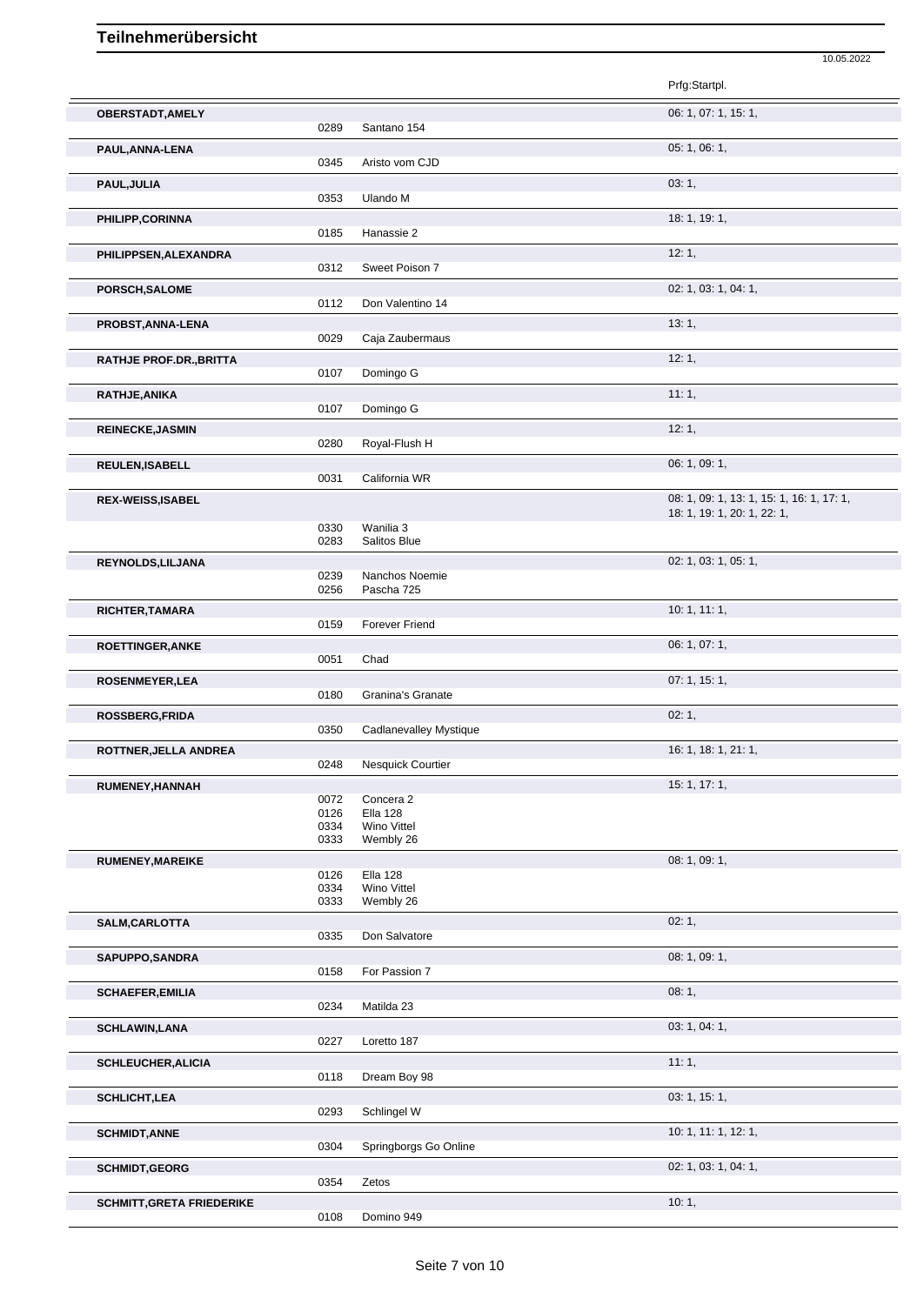|                                 |              |                                             | 10.05.2022                                |
|---------------------------------|--------------|---------------------------------------------|-------------------------------------------|
|                                 |              |                                             | Prfg:Startpl.                             |
| <b>SCHNEBERGER, MARTIN</b>      |              |                                             | 21: 1, 23: 1,                             |
|                                 | 0072         | Concera 2                                   |                                           |
| <b>SCHNEIDER, LAURA</b>         | 0310         | Susi Quaddro                                | 15: 1, 17: 1,                             |
| <b>SCHNEIDER, LEONIE MARINA</b> | 0085         | Daily Surprise 6                            | 08:1,                                     |
| <b>SCHNEIDER, THERESA</b>       |              |                                             | 08: 1, 09: 1, 15: 1, 16: 1,               |
|                                 | 0211         | Lara Z                                      |                                           |
| <b>SCHUERMANN,LUISA</b>         | 0077         | Cornetto S 3                                | 07:1, 15:1,                               |
| <b>SCHULZ, ANN-CHRISTIN</b>     |              |                                             | 08:1,                                     |
|                                 | 0347         | Frangelico Sour                             |                                           |
| <b>SCHUPP, ANTONIA</b>          | 0046         | Castello 257                                | 19: 1, 20: 1, 21: 1, 22: 1,               |
|                                 | 0187         | Hint of Grey D                              |                                           |
| SCHUTH, JULIETTE                | 0089         | Danny Black 3                               | 12:1,                                     |
| <b>SCHUWIRTH, ANNA</b>          |              |                                             | 09: 1, 15: 1,                             |
|                                 | 0125         | Easy 95                                     |                                           |
| <b>SCHWEIKARD, ANKE</b>         |              |                                             | 12:1,                                     |
|                                 | 0039         | Carlos 742                                  |                                           |
| <b>SCHWEINEBERG,LENI</b>        | 0250         | Notre Charmeur 3                            | 03:1,                                     |
| <b>SCHWERDT, JENNIFER</b>       |              |                                             | 06:1,                                     |
|                                 | 0060         | Christa R                                   |                                           |
| <b>SEWING, HELENA</b>           |              |                                             | 10:1,                                     |
|                                 | 0136         | Fantaghiró S 3                              |                                           |
| <b>SHAW, KATHLEEN</b>           | 0285         | Salvatore 28                                | 08: 1, 09: 1,                             |
| SIEBEN, CHRISTINA               |              |                                             | 08:1,                                     |
|                                 | 0073         | Contessa Piccolina S                        |                                           |
|                                 | 0029         | Caja Zaubermaus                             |                                           |
| SIEBEN, LISA                    | 0215         | Lepanto 35                                  | 13: 2, 22: 2,                             |
|                                 | 0226         | Lordana <sub>S</sub>                        |                                           |
|                                 | 0146<br>0179 | Fireball S<br>Grandalero S                  |                                           |
|                                 | 0097         | Demestica 4                                 |                                           |
|                                 | 0013<br>0077 | Believe it S<br>Cornetto S 3                |                                           |
|                                 | 0023         | Bombardino                                  |                                           |
| SIELOFF, ANNA-LENA              |              |                                             | 13: 2, 14: 1, 20: 1, 21: 1, 22: 1, 23: 1, |
|                                 | 0042<br>0104 | Cascadella B<br>Dialandro                   |                                           |
|                                 | 0069         | Cocolina 17                                 |                                           |
|                                 | 0172         | Game Boy 76<br>Romancier 13                 |                                           |
|                                 | 0276<br>0050 | Chaccomo 18                                 |                                           |
| SIMON, MARTINA                  |              |                                             | 11:1, 12:1,                               |
|                                 | 0275         | Rock n' Roll                                |                                           |
| <b>SMALA, SOPHIE</b>            |              |                                             | 05:1,                                     |
|                                 | 0256         | Pascha 725                                  |                                           |
| SPAHN, MAGGY                    | 0100         | Desperado of Diamond                        | 08: 1, 10: 1,                             |
|                                 | 0198         | Jolanda 48                                  |                                           |
| <b>STECKLER, SIDNEY</b>         |              |                                             | 04: 1, 07: 2, 15: 2,                      |
|                                 | 0286<br>0208 | Samira Avec Plaisir<br>Lady Royal Cleopatra |                                           |
|                                 | 0016         | <b>Bellamy Skywalker</b>                    |                                           |
| STICHEL, NICOLE                 |              |                                             | 12:1,                                     |
|                                 | 0006         | Allgaier                                    |                                           |
| STOESSEL, MAI                   |              |                                             | 12:1,                                     |
|                                 | 0131         | Ester 64                                    |                                           |
| STUMPF, MELISSA JOSEPHINE       | 0307         | Sunrise 182                                 | 09:1,                                     |
| THEIS, LILIANN                  |              |                                             | 10:1, 11:1,                               |
|                                 | 0279         | Royal Ruby 3                                |                                           |
| TREBER, CLARA                   |              |                                             | 07:1,                                     |
|                                 | 0344         | Tiffy 67                                    |                                           |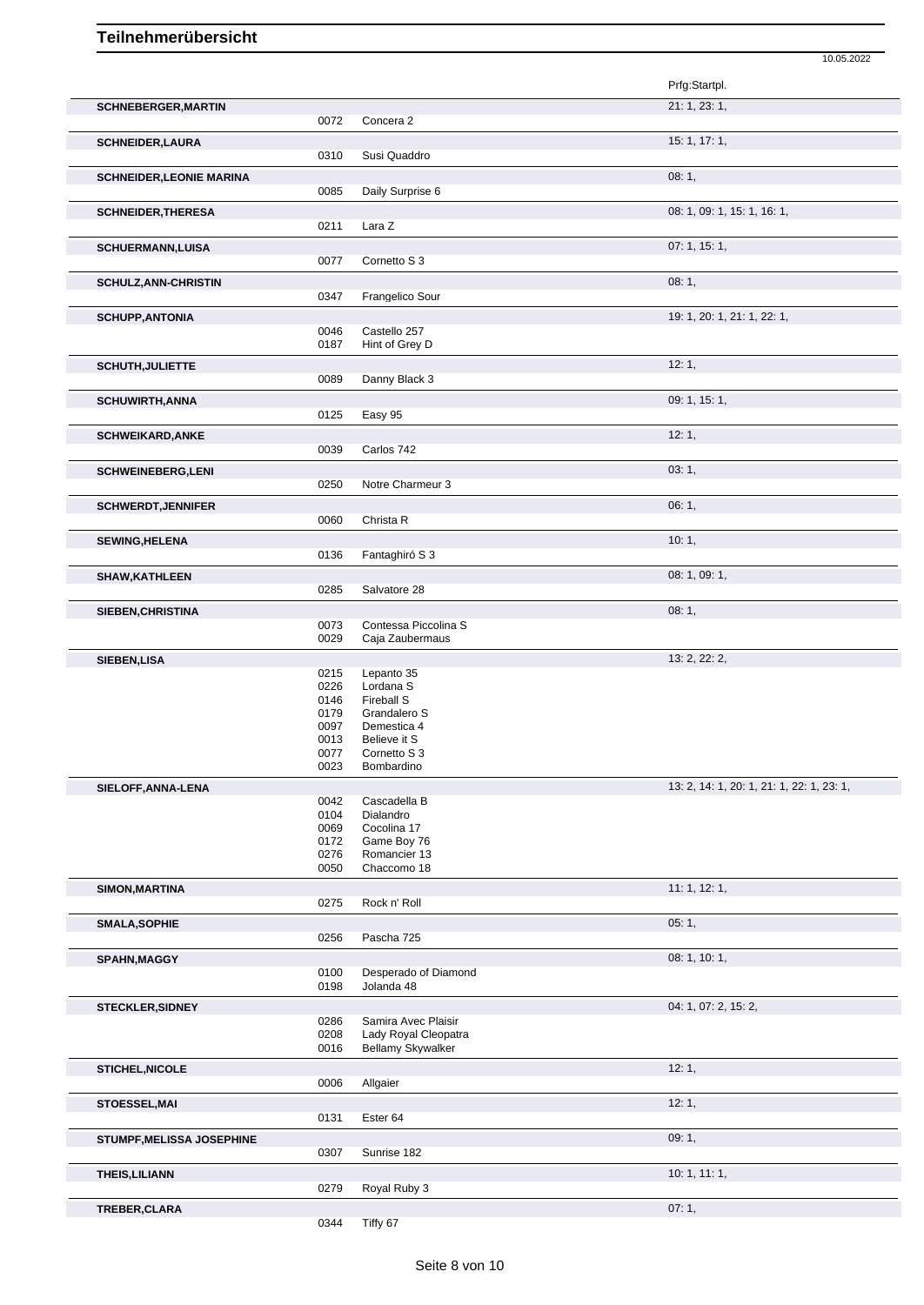|                                    |              |                                            | 10.05.2022                  |  |
|------------------------------------|--------------|--------------------------------------------|-----------------------------|--|
|                                    |              |                                            | Prfg:Startpl.               |  |
| <b>TRUNK, IRIS</b>                 |              |                                            | 10:1, 11:1,                 |  |
|                                    | 0106         | Diva Jay 2                                 |                             |  |
| <b>TUFIC, NADIRA</b>               | 0332         | Welton 10                                  | 11: 2, 12: 2,               |  |
|                                    | 0169         | Fürst Rubin 7                              |                             |  |
| VAN RISSENBECK, JULE               | 0256         | Pascha 725                                 | 02:1,                       |  |
| VATHEUER, LOUISE                   |              |                                            | 03:1,                       |  |
|                                    | 0341         | Frodo 89                                   |                             |  |
| <b>VENANZI, FRANCOISE</b>          |              |                                            | 10:1,                       |  |
| <b>VOGEL-FRERKING,FABIENNE</b>     | 0142         | Figari 2                                   | 11: 1, 12: 2,               |  |
|                                    | 0232         | Mabel 55                                   |                             |  |
|                                    | 0138         | Ferdinand 336                              |                             |  |
| <b>VOGT, JANINA</b>                | 0212         | Lascar 53                                  | 11: 1, 12: 2,               |  |
|                                    | 0295         | Shaolin MH                                 |                             |  |
| <b>VOLMERHAUS-BEER DR., JASMIN</b> |              |                                            | 10:1, 11:1,                 |  |
| <b>WAGNER, GRETA LOUISE</b>        | 0165         | Fugaro                                     | 09: 2, 10: 2,               |  |
|                                    | 0176         | Godiva 62                                  |                             |  |
|                                    | 0098<br>0151 | Der rote Diamant<br>Flic en Flac 4         |                             |  |
|                                    | 0137         | <b>Fashion Rose</b>                        |                             |  |
|                                    | 0156<br>0245 | For Final 3<br>Nashira E von Ellerbachtal  |                             |  |
| <b>WEERS, SYBILLE</b>              |              |                                            | 16: 1, 19: 1,               |  |
|                                    | 0066         | Clintaro HM                                |                             |  |
| <b>WEIDMANN, GABRIELE</b>          | 0101         | Dessert Rose 3                             | 11:1,                       |  |
|                                    | 0287         | Santa Maria 45                             |                             |  |
| <b>WEISSLEDER, STEPHANIE</b>       | 0109         | Domino K                                   | 09: 1, 10: 1, 11: 1,        |  |
| <b>WIENKE, JARA NORINA</b>         |              |                                            | 06: 1, 07: 1, 15: 1,        |  |
|                                    | 0219         | Leyna                                      |                             |  |
| <b>WIESE, EMILY</b>                |              |                                            | 10:1,                       |  |
|                                    | 0326         | Vijury                                     |                             |  |
| <b>WIGGENHORN,LISA</b>             | 0093         | Dayanara S                                 | 09:1,                       |  |
| <b>WILDE, VICTORIA CELINE</b>      |              |                                            | 19: 2, 22: 2, 23: 1,        |  |
|                                    | 0262<br>0060 | Quax de Revel<br>Christa R                 |                             |  |
|                                    | 0127         | Emmi Lou 4                                 |                             |  |
|                                    | 0058         | Chivuu D                                   |                             |  |
| WINK, MARIE-ISABELL                | 0202         | Kees van de Vrouw                          | 14:1,                       |  |
| <b>WINK, MELINA</b>                |              |                                            | 15: 1, 16: 1, 17: 1, 18: 1, |  |
|                                    | 0178<br>0322 | Gonzala E v. Ellerbachtal<br>Van Browny BS |                             |  |
| <b>WINKLER, MAXI</b>               |              |                                            | 12:1,                       |  |
|                                    | 0124         | Dylan 17                                   |                             |  |
| <b>WOEHLER, YASMIN</b>             |              |                                            | 07: 1, 11: 1, 12: 1,        |  |
|                                    | 0184         | Habanero Uno                               |                             |  |
| <b>WOLF, PETRA</b>                 | 0114         | Dondolo M                                  | 12:1,                       |  |
|                                    | 0021         | Bodyguard WF                               |                             |  |
| <b>WOLFARTH,CAROLIN</b>            | 0041         | Casalita 6                                 | 19: 1, 20: 1, 22: 1,        |  |
| <b>ZELL, AMY JOICE</b>             |              |                                            | 06:1,                       |  |
|                                    | 0028         | C'est la vie 226                           |                             |  |
| ZELL, ARNO                         |              |                                            | 16: 1, 18: 2,               |  |
|                                    | 0028<br>0043 | C'est la vie 226<br>Cassedy 30             |                             |  |
| ZELL-FRICK, TABITHA                |              |                                            | 19: 1, 21: 1,               |  |
|                                    | 0216         | Lescadeur 24                               |                             |  |
| ZIEBART, LENA                      | 0355         | India                                      | 01:1,                       |  |
| ZIEBART, ANNA                      |              |                                            | 01:1,                       |  |
|                                    |              |                                            |                             |  |